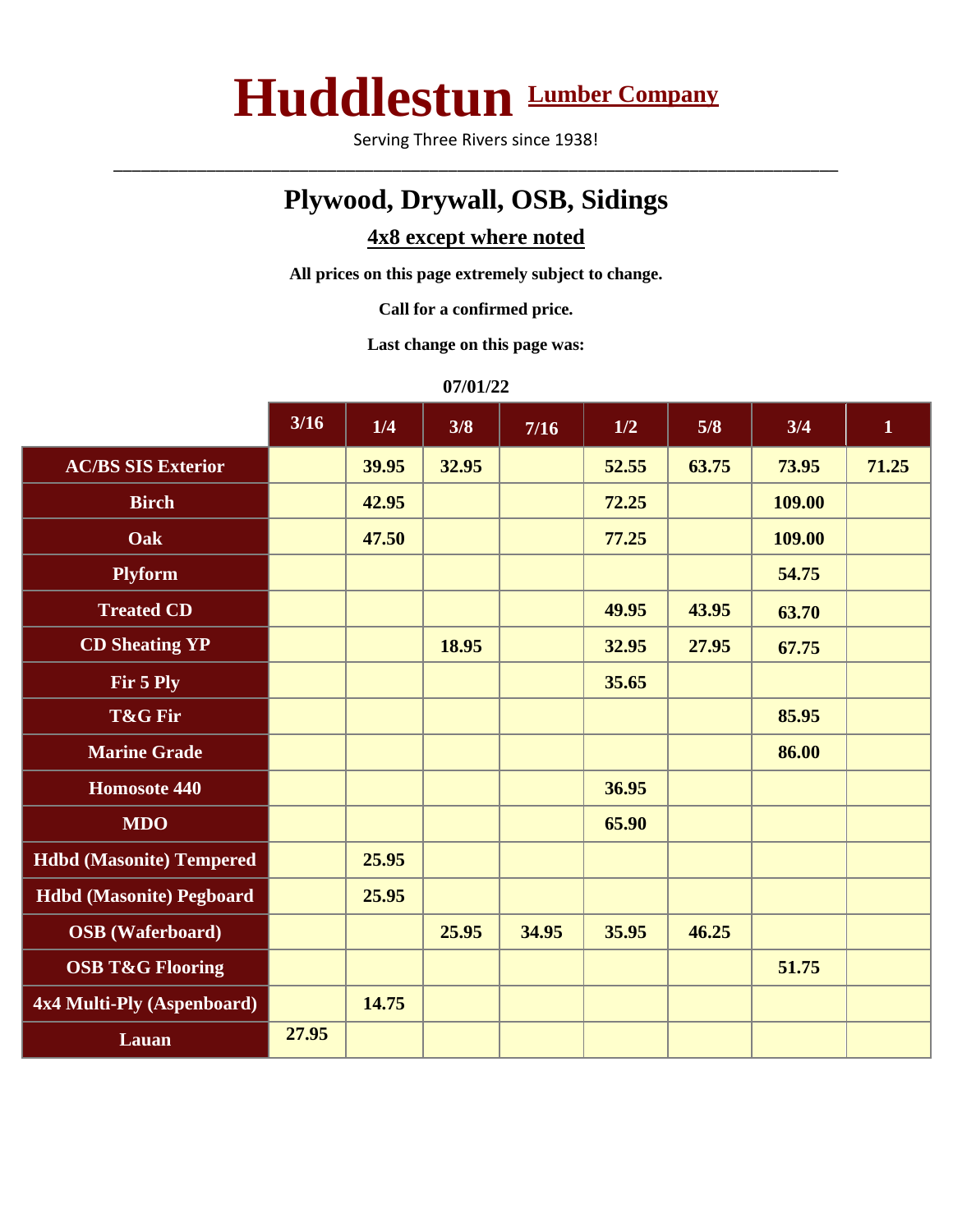|                        | 1/4   | 3/8   | 5/8   | $\frac{1}{2}$ |
|------------------------|-------|-------|-------|---------------|
| 4x8 Drywall            | 13.95 | 12.25 |       | 14.95         |
| 4x10 Drywall           |       |       |       | 19.85         |
| 4x12 Drywall           |       |       |       | 22.35         |
| <b>Greenboard</b> (MR) |       |       |       | 18.95         |
| <b>KalKore</b>         |       |       |       | 16.95         |
| <b>4x8 Fireshield</b>  |       |       | 16.55 |               |
| 4x10 Fireshield        |       |       | 18.80 |               |
| 4x12 Fireshield        |       |       | 21.60 |               |
| 36x60 Cement Wonder Bd | 15.95 |       |       | 17.95         |

|                              | 0,    | 1 A 9 | 179   | 14'   | 1 C)  |
|------------------------------|-------|-------|-------|-------|-------|
| 5/8x8 STK Cedar Bevel Siding | 22.25 | 27.85 | 33.40 | 38.95 | 44.50 |

| <b>Primed Masonite Siding 12"x16"</b>          | 34.95 |
|------------------------------------------------|-------|
| <b>Primed Cedar Tex 1/2"</b>                   | 26.95 |
| <b>Plybead Paneling <math>-4x8-3/8"</math></b> | 51.75 |
| $4x8 - 3/8$ " YP - T111 8 OC                   | 26.95 |

| <b>Rough Fir</b>   | 3/8   | 5/8   |
|--------------------|-------|-------|
| 4x8                | 43.95 |       |
| 12" OC T111 4x8    |       | 51.95 |
| 12" OC T111 4x9    |       | 69.95 |
| $8"$ OC T111 $4x8$ |       | 51.95 |
| 8" OC T111 4x9     |       | 69.95 |